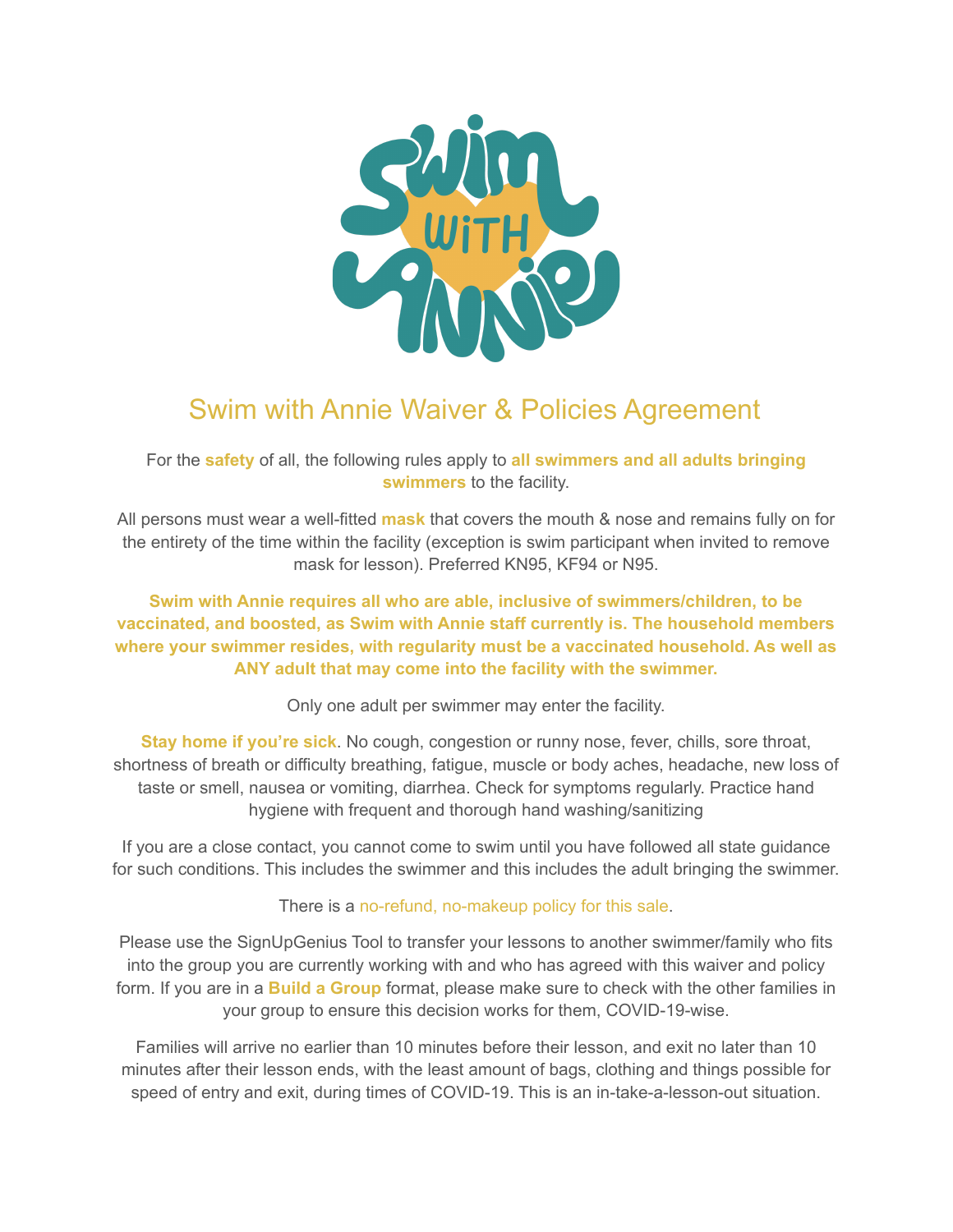Please have your child in full swim gear beneath clothing and exit with the least amount of locker room fuss possible, simply to ensure COVID-19 safety practices.

## **Your enrollment/payment into/for this class confirms and guarantees your agreement with the following:**

## **Participation and Enrollment in a Swim with Annie Program is a legally binding agreement with the Swim with Annie Liability &**

## **General Waiver and Terms of Registration Contract.**

TERMS OF REGISTRATION CONTRACT: By registering yourself and/or your child/participant for Swim with Annie swim programming, you are agreeing to comply with the safe hygiene practices outlined by the CDC and other accredited organizations.

In the event that you/your child/the adult bringing your child becomes ill with any of the following symptoms: fever, cough, sore throat, difficulty breathing, loss of smell/taste you must keep your child/self/the person home until cleared by a medical professional to resume Swim with Annie lessons. If you/your child exhibits any of these symptoms while attending Swim with Annie, you/the swimmer shall exit the pool area and premises, immediately.

Your enrollment into a Swim with Annie program acknowledges acceptance of these terms. At this time Swim with Annie is not in a position to have a child with any cough take swim lessons, even if that cough is asthma related or known to be a different source other than COVID-19.

You agree, by enrolling your child into this Swim with Annie Program, that you understand that COVID-19 is a risk you are taking and that Swim with Annie, as well as the facilities being utilized, is/are not responsible, in any way, if anyone becomes infected with COVID-19 while participating in a Swim with Annie Program or delivering a participant to the program or anyone that enters within the facilities where the program is taking place. Further waiver, below.

Swim with Annie, Inc. cannot guarantee that you or your family members/guests will not be exposed to, contract, or spread COVID-19 while participating in our program(s), or by utilizing the pools, or facilities those programs are contained within.

I understand COVID-19 is serious and easily transmitted. In choosing to participate in Swim with Annie, Inc. programs or be in pools, or facilities that Swim with Annie, Inc. utlizes/rents space within, I hereby accept, for myself, family members, and my guests the risks of exposure to or contracting COVID-19.

I forever release, forever discharge and waive my right to bring suit against Swim with Annie, all Swim with Annie employees, as well as any and all facilities that Swim with Annie utilizes/rents space within, and their employees, for any claims or causes of action arising out of exposure to, infection from, and/or spread of COVID-19, including personal injury, death, disease, or any other loss.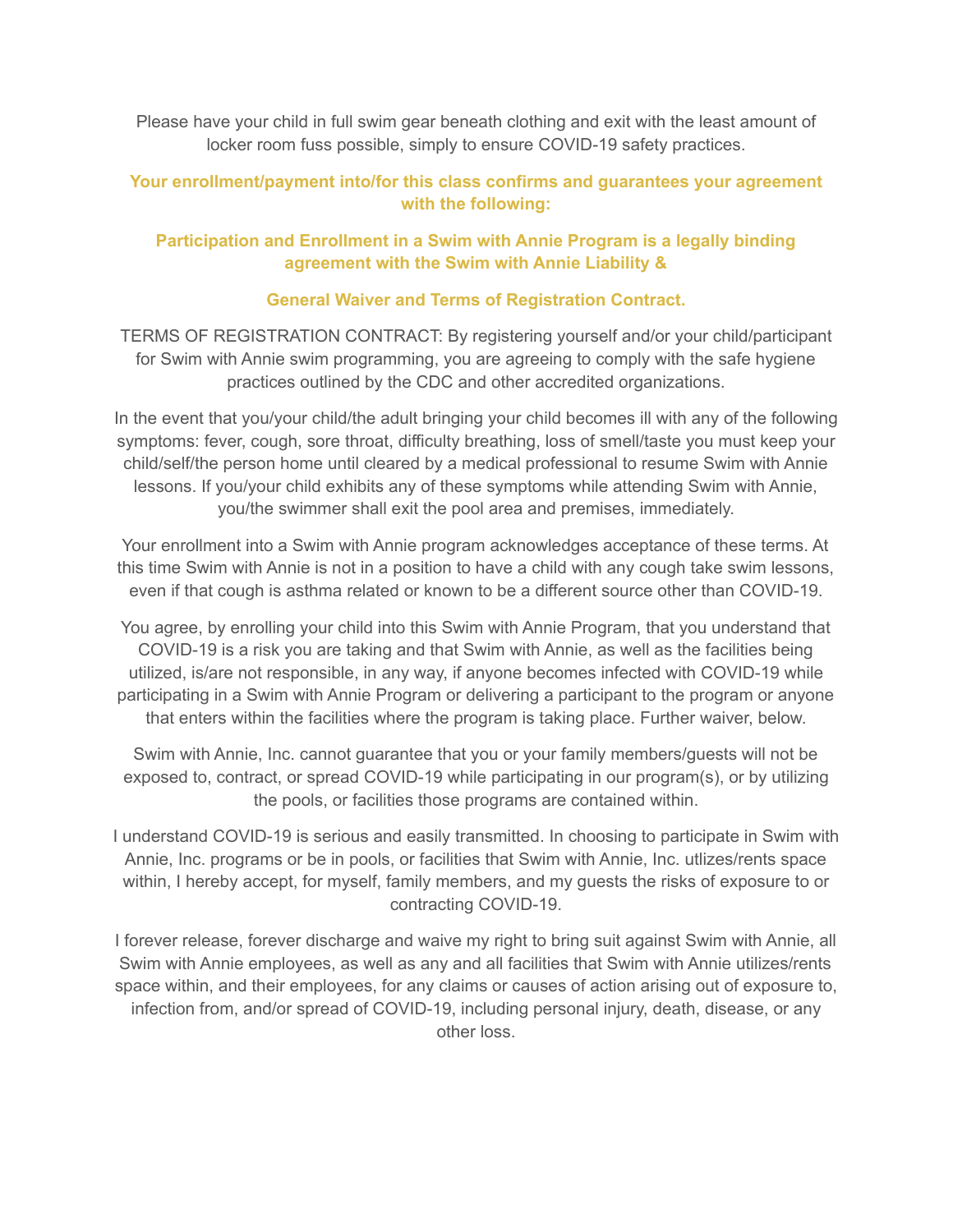I hereby grant permission for me and/or my family/guests to receive emergency medical treatment if needed. I authorize the attending physician to administer any necessary medical attention.

I certify that I and/or my family member that is participating is in good health and that there are no limitations to his/her participation. If there are exceptions, I will inform Swim with Annie, Inc. prior to the start of the program.

I have read this carefully and voluntarily agree with full knowledge of its significance.

Being aware of inherent risks, I hereby consent to me, my family members, and my guests participating in the program(s) offered by Swim with Annie, and agree to release, discharge, and hold harmless Swim with Annie, its employees, or instructors, as well as all facilities, their ownership and their employees from any and all liability, claims or causes of action for injury, damages, or loss of services resulting from participation in programs, activities, or events.Swim with Annie General Waiver and Release By clicking the checkbox on the checkout screen and by payment, you have agreed to the following general waiver and release and terms and conditions.

The parent/legal guardian of participant/participant ("Participant") desires to participate in certain programs and/or classes conducted by Swim with Annie, Inc. In consideration for being permitted to participate in such programs and/or events, Participant acknowledges and agrees to the terms set forth in this General Waiver and Release.

Participation in Swim with Annie, Inc's programs and classes and/or use of the facilities whereby said programs take place is voluntary. Participant is participating in such programs and/or classes at the facilities of his/her own free will.Swim with Annie, Inc. programs and classes, and use of the facilities where the programs take place, may involve vigorous physical activity and the undersigned understands that such participation and use may involve inherent risks, hazards and dangers, including without limitation death or serious bodily injury.

Participant's participation and use has been reviewed with a doctor, and if requested by Swim with Annie, prior to participation or use the Participant will provide medical authorization from a doctor. Participant agrees to assume all risk for personal injury, loss of life to Participant or property loss or damage in relation to participation in Swim with Annie, Inc. programs and/or classes, and use of facilities.

Participant releases and forever discharges Swim with Annie, Inc. and its agents, managers, officers, and employees, as well as partner facilities from, and agrees not to sue them on account of or in connection with, any claims, causes of action, injuries, damages, costs, or expenses resulting directly or indirectly from Participant's participation in Swim with Annie, Inc. programs or classes or use of any of the facilities where these programs and classes take place, including, without limitation, those based on death, bodily injury, or property damage, except when caused solely by the gross negligence of Swim with Annie, Inc.Participant expressly agrees that this release, waiver, and indemnity agreement is intended to be as broad and inclusive as permitted by the laws of the State of Vermont.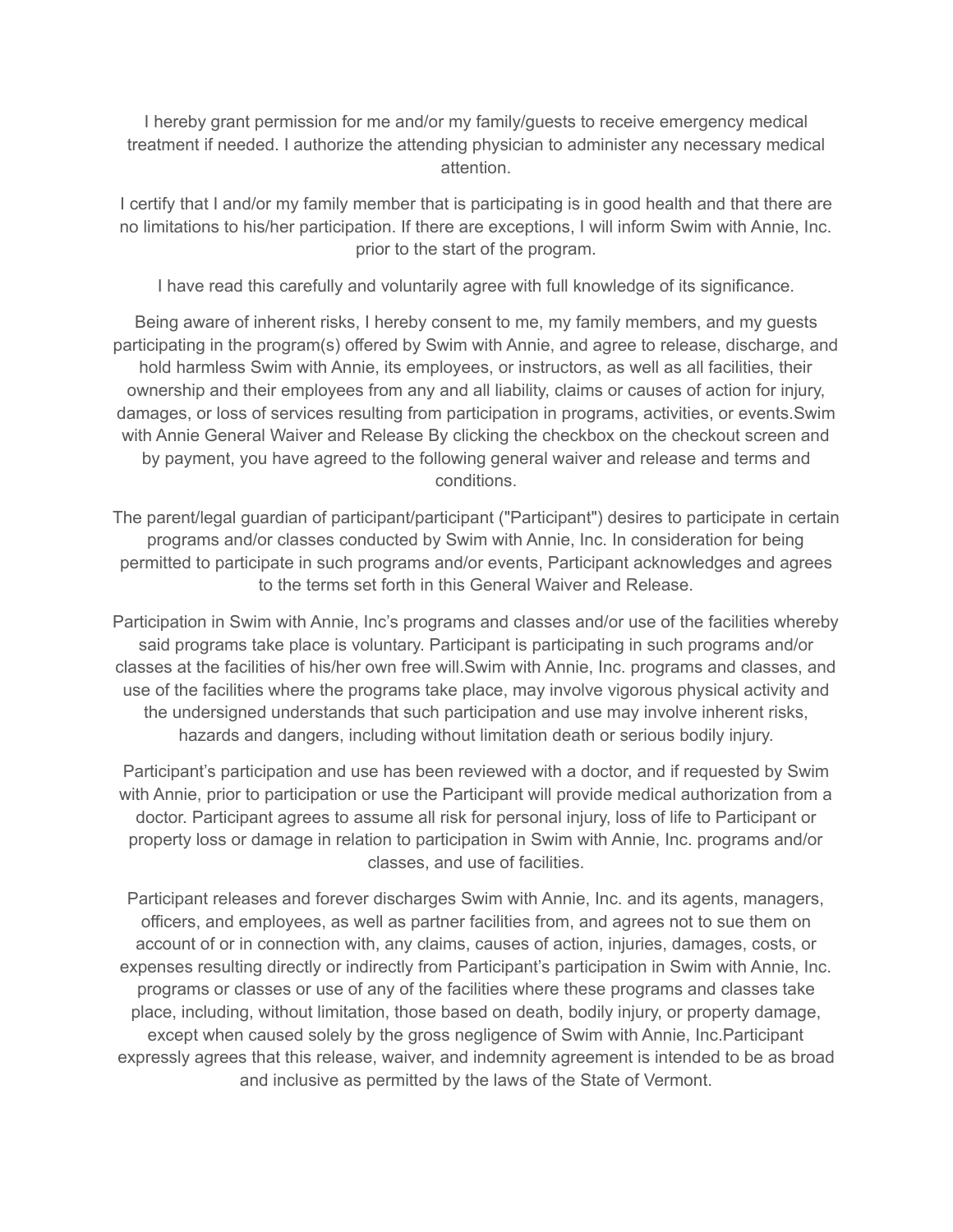Participant agrees to indemnify and hold the Swim with Annie, Inc. Parties harmless from and against any and all claims, causes of action, damages, judgments, costs or expenses, including reasonable attorney's fees, which arise in any way from Participant's conduct at or use of the facilities for Swim with Annie, Inc. Programs, and any and all damages to the property of those facilities, or injury to any other person using the facilities, caused, directly or indirectly, by Participant, whether by inadvertence, negligence, willful misconduct or otherwise.For valuable consideration herein acknowledged as received,

Participant hereby grants to Swim with Annie, Inc., the irrevocable, absolute, and unrestricted rights to use and publish the likeness, portraits, photographs, films or videos of Participant (or in which Participant may be included) taken during programs or classes, or Participant's use of the facilities, for editorial, trade, advertising, and any other purpose and in any manner and medium, and to copyright same. Participant hereby releases Swim with Annie from all claims, royalties, and liability relating to the use of said likeness, portraits, photography or film/videos. (Parents may expressly email info@swimwithannie.com in regards to the photo/video component if so desired.

This portion of the liability waiver is intended for full coverage, not disrespect.)All rules, instructions, policies and procedures of Swim with Annie,Inc., including but not limited to those relating to safety, will be strictly adhered to at all times by Participant. Participants will exhibit ethical and responsible conduct at all times, including with regard to any online communications respecting the rights and privacy of all other Swim with Annie, Inc. participants and personnel.

Swim with Annie, Inc. expressly prohibits photography or recording of any kind in any area where there is a reasonable expectation of privacy, including but not limited to locker rooms and bathrooms. Photography and/or recording in such areas is unacceptable and will not be tolerated by Swim with Annie, Inc.

Swim with Annie, Inc. expressly prohibits cyberbullying or cyberstalking by any means or method, including but not limited to the use of Facebook, Text Messaging, Instant Messaging, Twitter, E-Mail and SnapChat. Cyberbullying and cyberstalking are unacceptable and will not be tolerated by Swim with Annie, Inc.

Participants, parents and any other individuals in attendance at Swim with Annie, Inc. activities will be courteous and respectful towards administrative staff, coaches, officials, fellow participants, competitors and the public.

Failure to abide by these standards and rules, as determined by Swim with Annie, Inc. staff and administration, is grounds for action. Appropriate action will be determined by Swim with Annie, Inc. and may include, but is not limited to warning, suspension (with or without refund), and/or expulsion (with or without refund).

Terms and Conditions Swim with Annie, Inc. is not responsible for providing make-ups, credits or issuing refunds for programs missed by participant as a result of close contact quarantine rules, COVID-19 symptoms, COVID-19 positive quarantine, illness, vacations, personal emergencies or other events beyond the control of Swim with Annie, Inc..